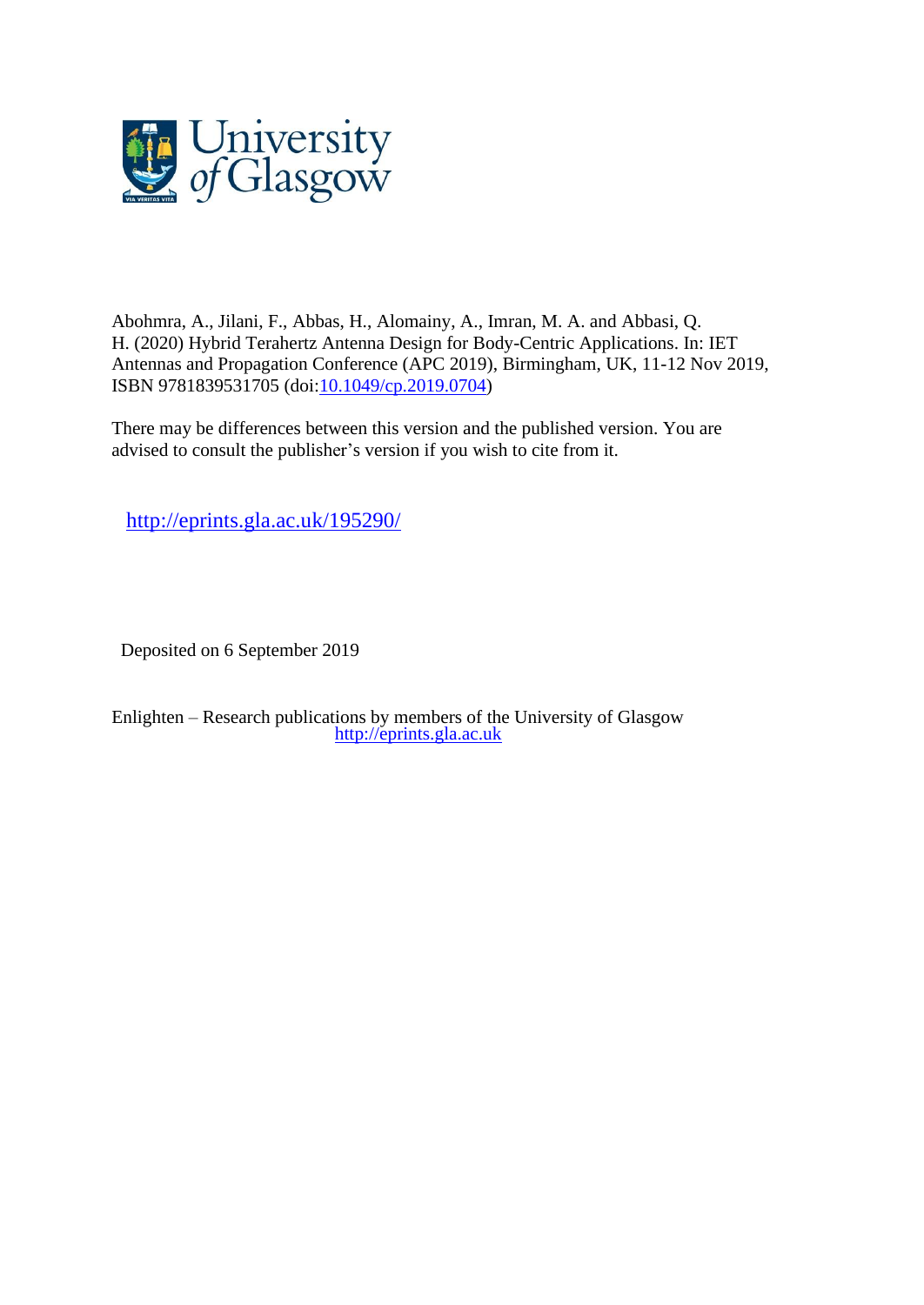# Hybrid Terahertz Antenna Design for Body-Centric Applications

Abdoalbaset Abohmra<sup>1</sup>, Fizzah Jilani<sup>2</sup>, Hasan Abbas<sup>1</sup>, Akram Alomainy<sup>2</sup>, Muhammad Ali Imran<sup>1,</sup> and Qammer H. Abbasi<sup>1</sup> <sup>1</sup> James Watt School of Engineering, Glasgow University, Glasgow, G12 8QQ, UK

<sup>2</sup> School of Electronic Engineering and Computer Science Queen Mary University of London, London E1 4NS, UK

<sup>1</sup>Email: 2356006a@student.gla.ac.uk, <sup>2</sup>Email: {S.F.Jillani, Akram.Alomainy}@qatar.tamu.edu

<sup>1</sup>Email: { Hasan.Abbas, Muhammad.Imran, Qammer.Abbasi}@glasgow.ac.uk

**Abstract—Short-range wireless communication at terahertz (THz) frequencies has many obstacles, given the very small antenna size (a few micrometers). Moreover, traditional radiating antenna elements such as copper, gold etc. have low mobility of electrons at THz frequencies, resulting in a high channel attenuation and low antenna efficiency. On the other hand, graphene displays remarkable electrical properties at THz frequencies and, can be an ideal material for antenna design resulting in high efficiency. However, there are challenges due to difficulties in fabrication and high absorption, particularly at higher chemical potentials. In this paper, we evaluate the performance of a graphene-based THz antenna in free-space and on-body using three layers of human skin. Simulated results show that the proposed antenna has a bandwidth of 20 GHz and offers a radiation efficiency of 93% in free-space, whereas 50% on-body, with respective gains of 5.9 dB and 5 dB. The small and flexible structure of the antenna along with excellent impedance matching, and high bandwidth make it a suitable candidate for short-range wireless communication in the vicinity of the human body.**  *Keywords***— terahertz, graphene, flexible, wearable, antenna.** 

### I. INTRODUCTION

The terahertz (THz) gap that ranges from 0.1 THz to 10 THz offers a spectrum with the high data rate, wide bandwidth and lower atmospheric attenuation due to rain and fog [1]. This frequency band is intended to serve future wireless communication generations beyond the 5th generation [2]. Since most materials are lossy at these frequencies, it is fundamental to discover or invent new materials suitable for THz communication [3]. Two-dimensional carbon material has remarkable electromagnetic, mechanical, electrical, and thermal properties. Due to the atomically thin dimension and the remarkable electronic properties due to which propagation of surface plasmon polaritons (SPPs) is supported, graphene has become the first candidate for THz applications ready to show strong wave limitation and moderate loss enabling shortrange communication in the THz frequency [4]. There are however, some limitations of measurement capability with a thickness of 0.35 nm, which is very small and cannot be connected to feeding probes. This fact makes the necessity of using another type of connecting material in order to electrically bias graphene at this high frequency [5]. In case of conventional materials, the very small antenna size (few micrometers) coupled with the resistance per unit length being very high, which limits the utilization for RF applications, such as electrical interconnects and radiating elements at the THz band [6]. In addition, the surface resistivity of traditional conductors increases with frequency due to skin depth effect ant therefore, the radiation efficiency of nano-radius wire antennas is very low, due to the associated high ohmic losses at these sizes [7]. Thus, it is expected that the performance of graphene antenna should surpass that of metallic antennas in terms of radiation efficiency at the THz band [8]. Metals, in particular gold are commonly used to fabricate antennas in the THz frequency range. The behavior of metal at THz frequencies degrades the radiation efficiency [9]. Numerical analysis has showed that the small-scaled antennas, using sub100 nm radii compared to millimeter-sized counterparts, have much lower radiation efficiency at 1 THz due to the high surface resistance of metallic traces [10]. This lower conductivity is due to grain boundary scattering, surface scattering, and surface roughness [11]. To increase the radiation efficiency of THz antennas, the surface impedance of the conductor should be reduced by using a hybrid design with carbon material like graphene, grown on the Cu nanoparticles (NPs) which permit full electric contact and strong interactions, thereby resulting in a strong localization of the field at the graphene/copper interface. Adding graphene to conventional metals can enhance the performance of these metals at nanostructures [12].

THz antennas have a wide variety of applications including military, healthcare and sports monitoring [13]. The demand for wearable devices is expected to increase in coming years. As wearable antennas work close to the human body, the antenna performance will be affected as a consequence, due to absorption of the radiated energy [14]. Therefore, wearable antennas should be carefully designed to achieve all the important properties of antenna whether they work close to the human body or inside the human body.

In this paper, a hybrid THz antenna design with three layers of structure (gold, graphene and flexible substrate) is investigated for wearable applications. In this design, we are using two different radiation elements namely graphene and gold. Graphene is used for efficiency enhancement and traditional metal (Gold) used as conducting material with sufficient thickness (>500µm) for fabrication and measurement. Combined, these two materials give an additional degree of design freedom by manipulating the shape and structure and can help address the challenges in fabrication and measurement. The effect of graphene on the antenna radiation characteristics in the vicinity of the human body is also presented and analysed.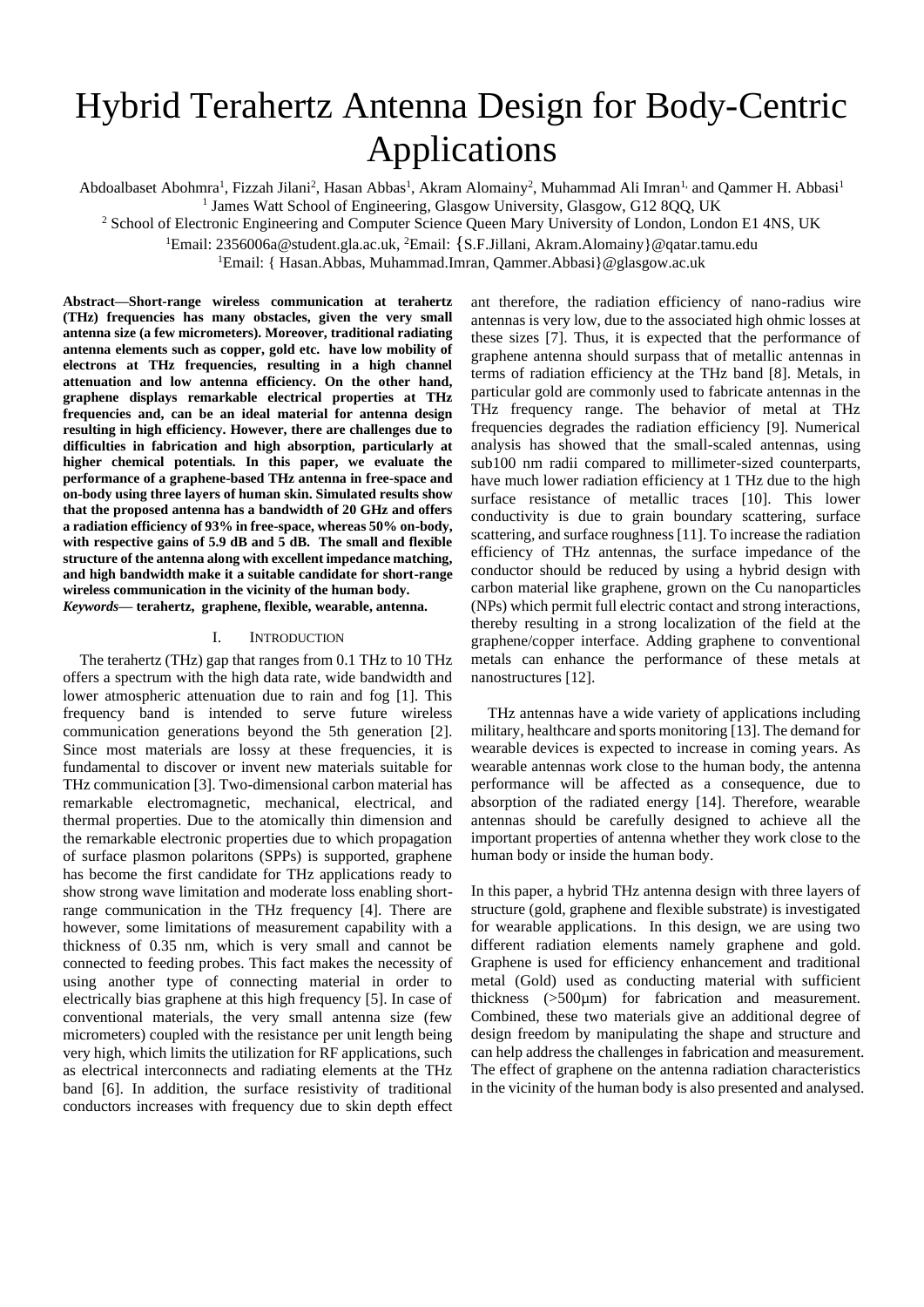# II. ANTENNA DESIGN

## *A. Antenna design*

Hybrid types of patch antennas can be made up of using two or more than two different antenna materials. In this work, we use graphene and gold as radiation elements. Graphene conductivity can be demonstrated at THz frequencies by the Kubo formula [15],

$$
\sigma = \frac{2e^2k_BT}{\pi\hbar^2(\omega - j\tau^{-1})}\ln\left\{2\left[1 + \cosh\left(\frac{\mu_c}{k_BT}\right)\right]\right\}
$$

$$
+ \frac{e^2}{4\hbar}\left(\frac{1}{2} + \frac{1}{\pi}\tan^{-1}\left(\frac{\hbar\omega - 2\mu_c}{2k_BT}\right)\right)
$$

$$
- \frac{i}{2\pi}\ln\left(\frac{(\hbar\omega - 2\mu_c)^2}{(\hbar\omega - 2\mu_c)^2 + 4(k_BT)^2}\right)\right) (1)
$$

where *e* is the electron charge,  $\tau$  is the relaxation time,  $k_B$  is Boltzmann's constant,  $T$  is temperature,  $\hbar$  is the reduced Planck's constant,  $\omega$  is the angular frequency, and  $\mu_c$  is graphene's chemical potential. Increasing the chemical potential has an impact on the radiation efficiency due to the growth of absorption level in graphene. Consequently, the antenna will show a good matching between the source and the feedline, but the radiation efficiency will decline as more power will be absorbed in the graphene. For simplicity, the typical values of chemical potential 0 eV and relaxation time 0.1ps have been chosen. On the other hand, gold with a thickness of 18 µm has been used as a second resonant element in this design.

The design procedures of hybrid antenna based on graphene/gold are schematically summarized in Fig. 1. The proposed antenna is designed using CST Microwave Studio 2018, and simulated at room temperature (293 K). The substrate material supervises the variation in radiation qualities of the graphene antenna. Rogers 5888 is used as the substrate with thickness of 20  $\mu$ m (dielectric constant,  $\varepsilon$ <sub>r</sub> = 2.2, loss tangent, tan  $\delta = 0.0009$ ). coplanar CPW line is designed for onwafer measurements (ground-signal-ground probes). Graphene can act as an optically thin oxidation barrier to a pure unoxidized metal to enhance the radiation properties of the gold. Thus, simultaneous improvement in radiation efficiency expectable by coating graphene onto gold to form the graphene/gold hybrid nanostructures design.



Fig. 1. Geometry of the proposed patch antenna (a) Front view of gold patch (b) thickness of substrate (c) graphene antenna demission.

### *B. Electromagnetic Properties of Human Tissues.*

The antenna design becomes more complicated than simple free-space environments, due to the absorption of the human skin. Human skin is a complex heterogeneous and anisotropic medium, where the small parts, like blood vessels and pigment content are spatially distributed in depth [16]. With the complexity of human skin, it is challenging to accurately simulate the structure, mainly due to the shapes and functions (see Fig 2), and the lack of the permittivity measurements at THz frequency [17]. However, most of the research represents the human skin using 3 layers of the epidermis (two layers) and dermis [18]. It was, therefore decided that the model would have the 3 layers of the epidermis (two layers), and dermis to simulate a signal going in a human skin model.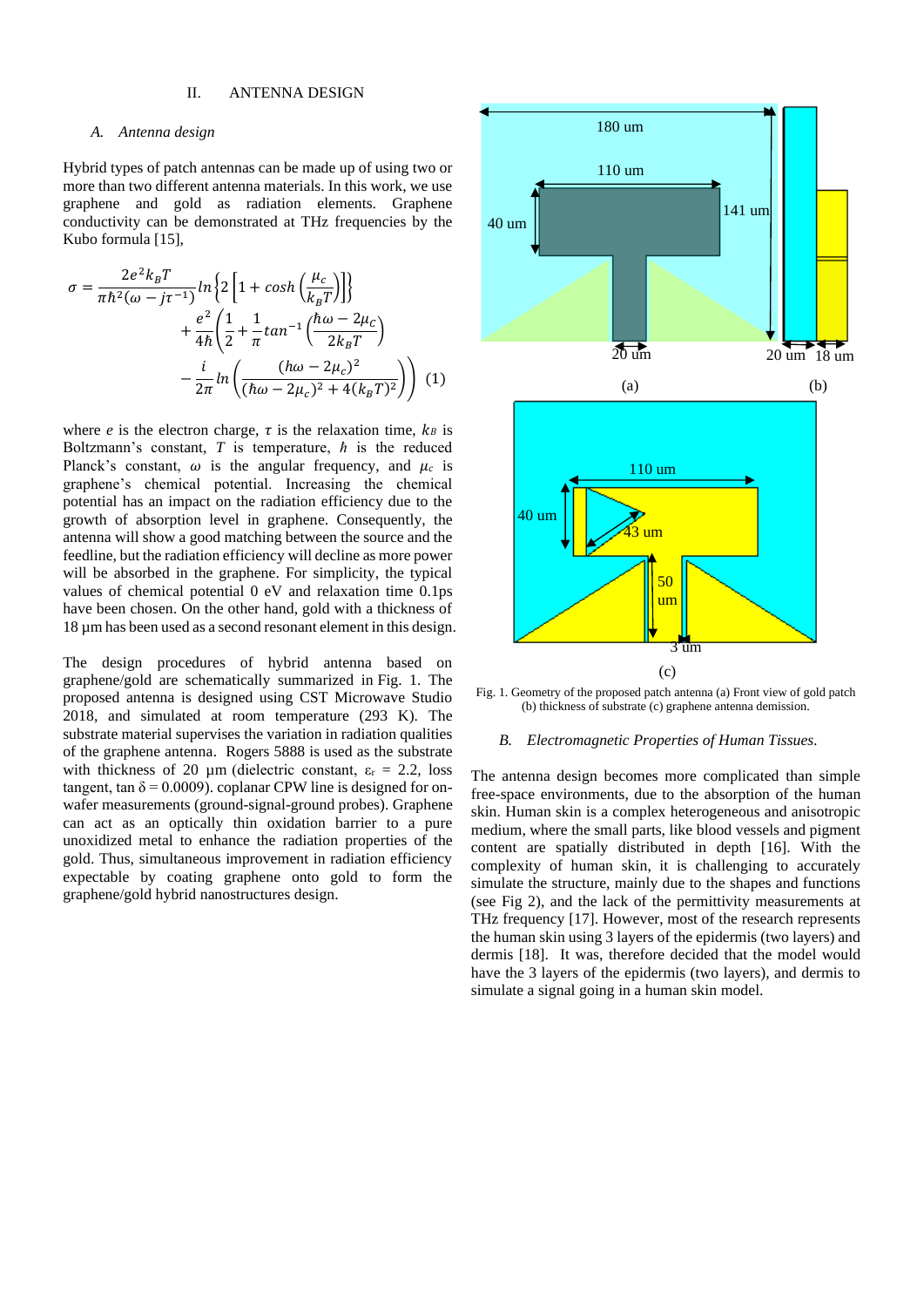

Fig. 2. Human skin layers

Layers of the human skin is shown in Fig. 2, where the thickness of each layers varies from person to person. For the epidermis, the typical thickness ranges from 0.05 to 1.5 mm, and 1.5-4 mm for the dermis. The hypodermis has no typical value [19]. The epidermis contains two layers, stratum corneum with only dead squamous cells and the living epidermis layer, where most of the skin pigmentation stay. The stratum corneum is a thin accumulation on the skin outer surface [20]. The dermis, that supports the epidermis, is thicker and mainly composed of collagen fibers and intertwined elastic fibers enmeshed in a gel-like matrix. The subcutaneous fat layer is composed of the packed cells with considerable fat, where the boundary is not well defined, thus, the thickness of this layer differs widely for various part of the human body.

The permittivity of the human skin tissues can be obtained using [21].

$$
\varepsilon'(\omega) = \varepsilon_{\infty} + \frac{\varepsilon_{\rm s} - \varepsilon_2}{1 + (\omega \tau_1)^2} + \frac{\varepsilon_2 - \varepsilon_{\infty}}{1 + (\tau_2)^2} \tag{2}
$$

$$
\varepsilon''(\omega) = \frac{(\varepsilon_{\mathsf{s}} - \varepsilon_{2})(\omega \tau_{1})}{1 + (\omega \tau_{1})^{2}} + \frac{(\varepsilon_{2} - \varepsilon_{\infty})(\omega \tau_{2})}{1 + (\omega \tau_{2})^{2}} \tag{3}
$$

Where  $\varepsilon_s$  is the static dielectric constant,  $\varepsilon_{\infty}$  is the limiting value at high frequency, and  $\varepsilon_2$  is an intermediate frequency limit [22] [23].

Table 1 parameter human skin values

| Reference | Model        | $\varepsilon_{\rm s}$ | $\varepsilon_2$ | $\varepsilon_{\infty}$ $\tau_1(ps)$ $\tau_2(ps)$ |      |
|-----------|--------------|-----------------------|-----------------|--------------------------------------------------|------|
| Ref [22]  | Epidermis 58 |                       | 3.6             | 10.0                                             | 0.20 |
| Ref [23]  | Dermis       | 60.0                  | 3.6             | 9.4                                              | 0.18 |

Using Eq. (2,3) and the values in Table. 1 the permittivity can be calculated for frequencies between 0.1-1.2 THz. The real part of the dielectric constant of the two layers human skin model can be seen in Fig.3, while the imaginary part of the dielectric constant for the same layers can be seen in Fig. 4. Both Figures (3,4) contains the information that describes how electromagnetic waves behave in this frequency range for these three layers. Three layers of human skin model as shown in Fig. 5, and the hybrid antenna placed on the top.



Fig. 3. Real part of permittivity of human skin (Dermis and Epidermis)



Fig. 4. Imaginary part of permittivity of human skin (Dermis and Epidermis).



Fig. 5. Final design, hybrid antenna design on the human skin model.

## III. RESULT AND DISCUSSION

Figure 6 demonstrates the scattering parameter  $(S_{11})$  in freespace and on the human body. It has been observed that the resonant frequency shifted towards lower range from 1.4 THz to 1.20 THz. The shift accompanied by the decrease in the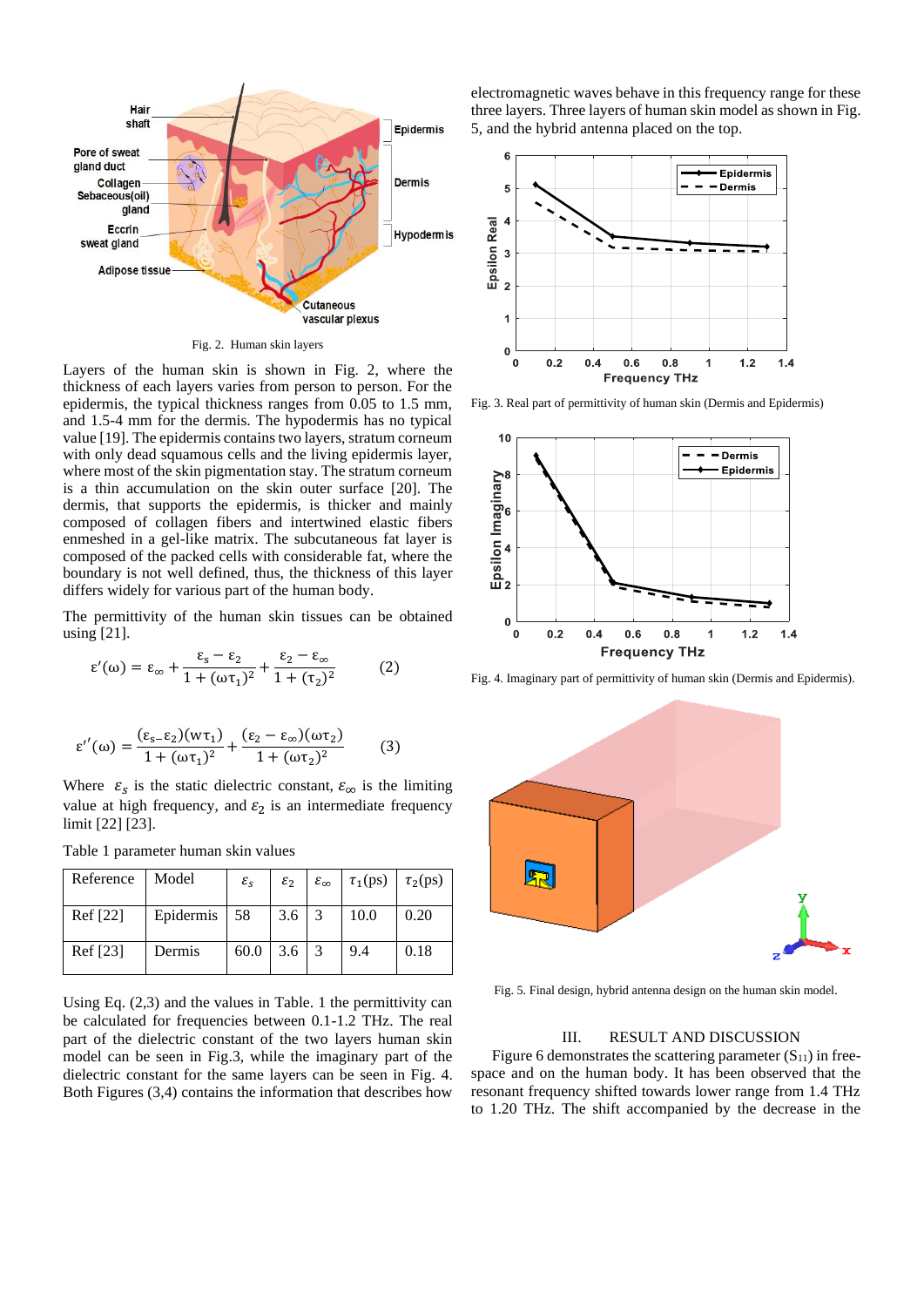reflection coefficient  $S_{11}$  from -36 dB to almost -24 dB. The antenna yields a wide bandwidth of 120 GHz which is the main advantage of this high frequency for wearable applications. Because of these properties of the human body, most of the radiated waves propagate through the human body and dissipate in the form of heat resulting in a wider -10 dB bandwidth. For the on-body condition, the bandwidth increased to 150 GHz.

Various parameters such as gain, efficiency and radiation pattern of the proposed antenna are compared under free-space and on body conditions. The gain of the antenna is a figure of merit of how well the antenna converts delivered power into radiated waves toward a specified direction, due to the body absorption, the antenna gains decrease from 5.6 dB to 4.9 dB. It is clear from Fig. 7 that for the antenna on the on-body case, the value of gain at 1.02 THz decreases by 0.7 dB. The decrease of the gain in the on-body state is accompanied with an increase in the directivity, the directivity increased by 2.8 dB from 5.6 to 8.2 dB, this because of the superposition of reflected pulses from the interfaces between antenna back lobe and the human body.

The lower gain value obtained due to a decrease in radiation efficiency, down from 93 % to almost 38 % (Fig. 8). Therefore, the total radiated efficiency of the antenna on flat body phantom decreases by (56%). This is due to the higher conductivity of the outer most layer skin. An improvement on the efficiency can be obtained by increasing the distance between the antenna and the human skin and this is depending on the application being used. The antenna total efficiency in the presence of the human body also decreases due to absorptions in the lossy human body tissues. The *H-* and *E*-plane radiation patterns of the proposed antenna on the body and on free-space are shown in Figs. 9 and 10 respectively. The radiation pattern of both states is adequately consistent at the desired resonant frequency. The main lobe with 4.94 dB is obtained at the resonance frequency, while an increase in the magnitude of the main lobe is observed at on-body state with 5.7 dB. Similarly, the side lobe on the body is -5 dB while on free space is -2 dB due to higher reflections from the back lobe.



Fig. 6. Simulated S11 profile of the designed graphene antenna



Fig. 7. Simulation gain and directivity on free-space and on body.



Fig. 8. Radiation and total efficiency on free-space and on body.



Theta / Degree vs. dB

Fig. 9. The E-plane radiation pattern of the graphene patch antenna and on and space.